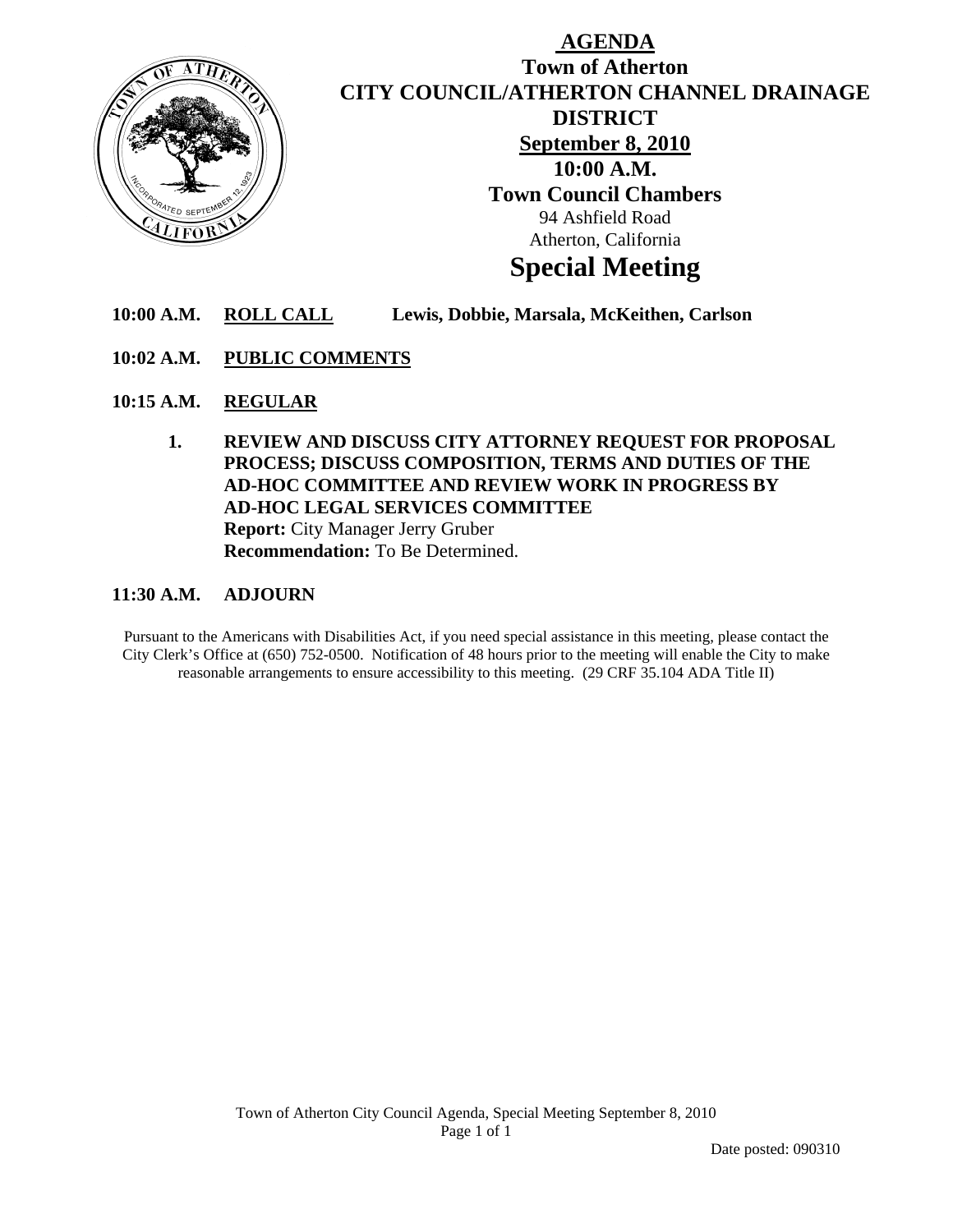# **Potential Publication and Timeline from Ad-Hoc Legal Services Committee**

The City Council of the Town of Atherton has directed the formation of an Ad Hoc Legal Counsel Selection Committee to be formed for the purpose of developing a Request for Proposals, reviewing the proposals and submitting them along with recommendations to the entire City Council for selection of a City Attorney for the Town.

Councilmembers Dobbie and Lewis are the Council representatives who will solicit applications from the Town of Atherton Community for volunteers to serve on the Committee. Three residents will be selected by the entire Council at the October 20, 2010.

Applicants will be chosen based on the following criteria:

1. Atherton resident and homeowner.

- 2. Experience in public sector law, as counsel or as
- a public sector manager receiving legal services.

3. Experience in recruitment, selection and hiring (or making hiring recommendations) of counsel for public entities.

4. Independent of any close association with Atherton interests which would pose a conflict.

- 5. Awareness of Atherton's financial situation and its exposure to lawsuits.
- 6. Ability to work as a team member, focus on solutions and compromise.

7. Member of the California Bar and experience in practicing law in California is highly desirable.

Please submit application no later than September 28, 2010. Final selection of 3 Committee Members will be at the regularly scheduled City Council meeting on October

Potential timeline for selection process:

Thurs Sept 9 submit ad for volunteers to Almanac Tues Sept 14 ad runs Tues Sept 21 ad runs Application deadline of October 6 Bring to Council recommendations and all applications for Oct 20 council meeting

Any comments / changes welcome.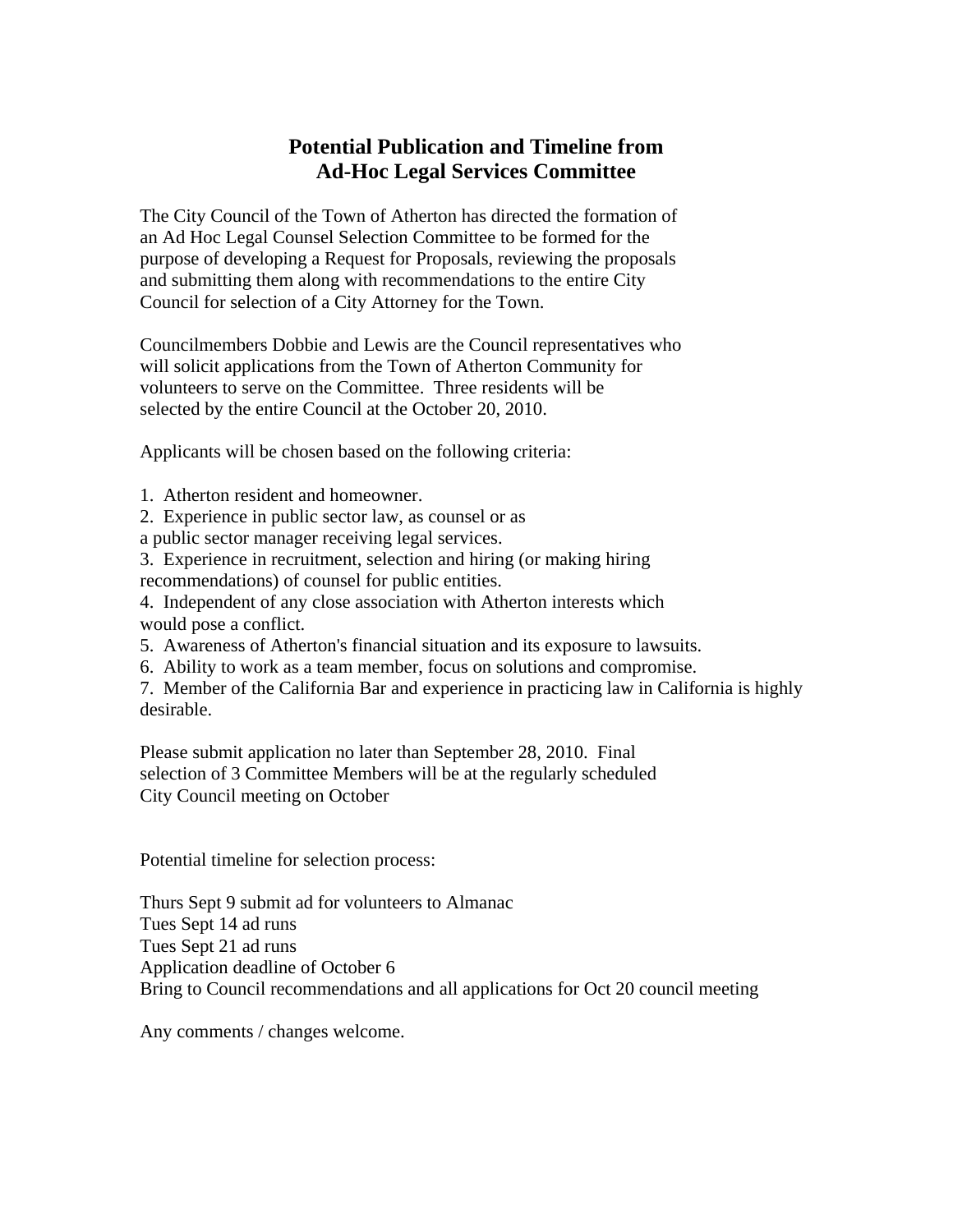

Request for Proposals Release Date: October 27, 2008 **Deadline for Proposals: Noon (12:00 p.m.), December 1, 2008** 

# **TOWN OF ATHERTON REQUEST FOR PROPOSALS CITY ATTORNEY**

# **SECTION I GENERAL INFORMATION**

### **Introduction**

The City Council of the Town of Atherton invites qualified firms or individuals to submit proposals for City Attorney Services as described in the scope of work set forth in Section II of this request for proposals (RFP).

### **Background**

The Town of Atherton was incorporated in 1923 and is a residential community with a population of 7,475 in January 2008 according to the State of California Department of Finance. Atherton is a General Law City with five City Council members elected at large operating under a council-manager form of government. The City Council selects the Mayor and appoints the City Manager, City Attorney, and members of the Town boards, commissions and committees. The City Attorney reports to the City Council. The City Council meets on the third Wednesday of the month at 7:00 p.m. and the Planning Commission meets on the fourth Wednesday of the month at 6:00 p.m.

Atherton encompasses approximately six square miles and is bounded by the City of Redwood City, unincorporated County of San Mateo, Town of Woodside and City of Menlo Park. Services provided by the Town include administration, police, recreation services, street maintenance, planning and building inspection. Fire protection and paramedic service are provided by the independent Menlo Park Fire Protection District. Ambulance service is provided through a countywide joint power agreement. Sewer service is provided by the West Bay Sanitary District and Fair Oaks Sewer Maintenance District and water service is provided by the California Water Service company. The Town has 53 employees. The FY 2008-2009 General Fund budget for the Town of Atherton is over \$10.5 million. The FY 2008-2009 budget for legal services is \$206,228.

More information can be found on the Town of Atherton's website: www.ci.atherton.ca.us.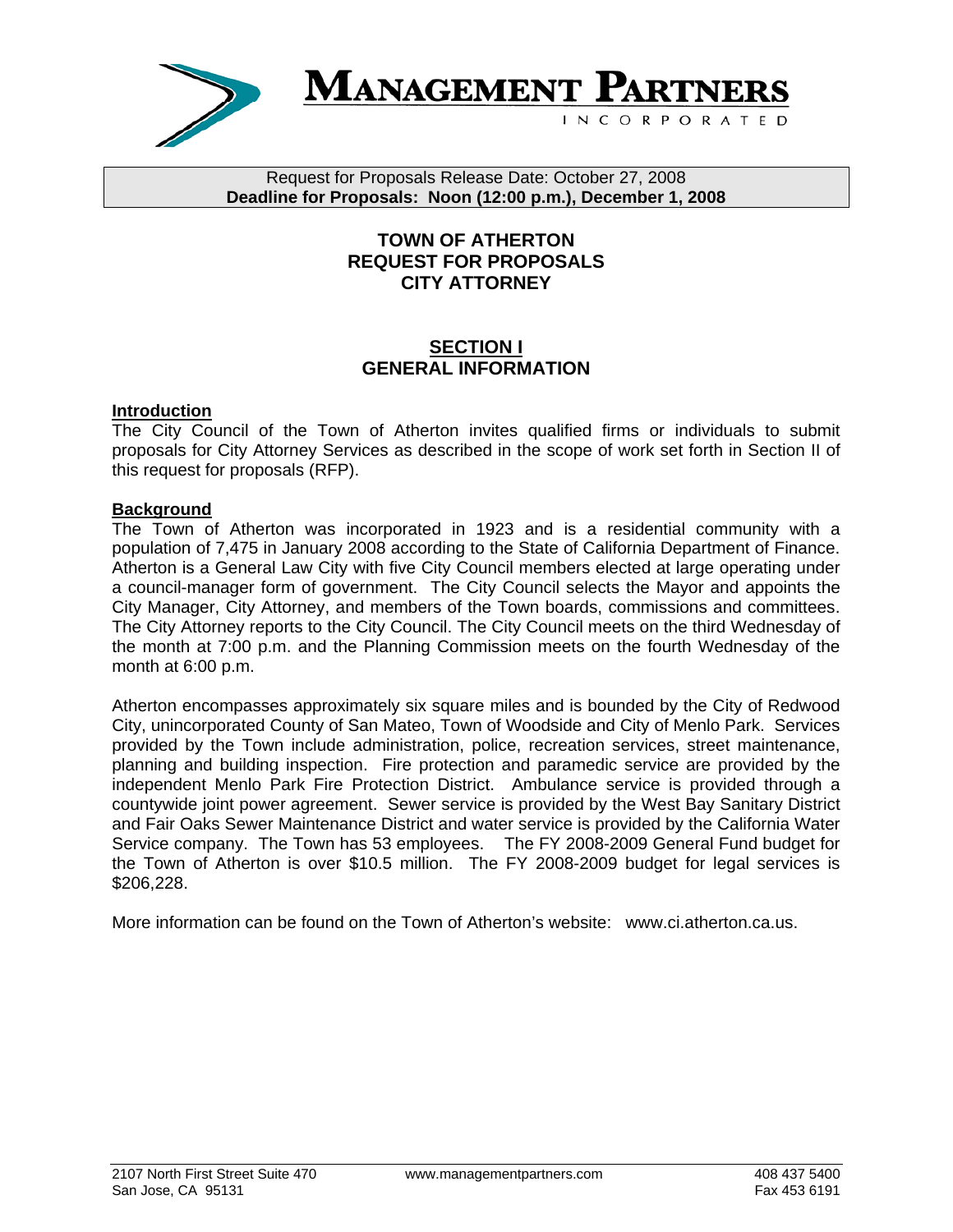### **Issues of Concern**

The Town of Atherton has similar issues of concern as other municipalities. However, the Town has particular concern about the following issues:

- Cost control
- Service delivery effectiveness
- Creating successful revenue measures
- Developing appropriate fee structures
- Records retention
- Code enforcement
- Quality of life

#### **RFP Contact**

Questions regarding the RFP should be directed to:

 Jan Perkins, Partner Management Partners, Inc. (949) 202-8870 jperkins@managementpartners.com

### **Proposal Due Dates**

One original and nine copies of the proposal must be **received** by Management Partners no later than **Noon (12:00 p.m.) on Monday, December 1, 2008**. Proposals are to be sent to:

> Management Partners, Inc. Attention: Town of Atherton City Attorney RFP 2107 North First Street, Suite 470 San Jose, CA 95131

Proposals should be marked **"Town of Atherton City Attorney RFP".** Facsimile proposals will not be accepted. Additionally, please **email an electronic copy** of your proposal to Helen Nichols, [hnichols@managementpartners.com](mailto:jperkins@managementpartners.com) by Noon (12:00 p.m.) on Monday, December 1, 2008. Proposals received after Noon (12:00 p.m.) on December 1, 2008 will be disqualified.

#### **Incurred Costs**

The Town of Atherton is not liable for any costs incurred by a proposer in the preparation and/or presentation of the proposal.

#### **Equal Opportunity**

The Town of Atherton requires all proposers to comply with equal opportunity policies. The Town of Atherton's programs, services, employment opportunities, and volunteer positions and contracts are open to all persons without regard to race, religion, color, national origin, sex, age, marital status, handicap, or political affiliation.

#### **Independent Contractor**

The City Attorney will be an independent contractor. All persons employed by a firm in accordance with a contract resulting from this RFP will be employees of the firm and not the Town of Atherton.

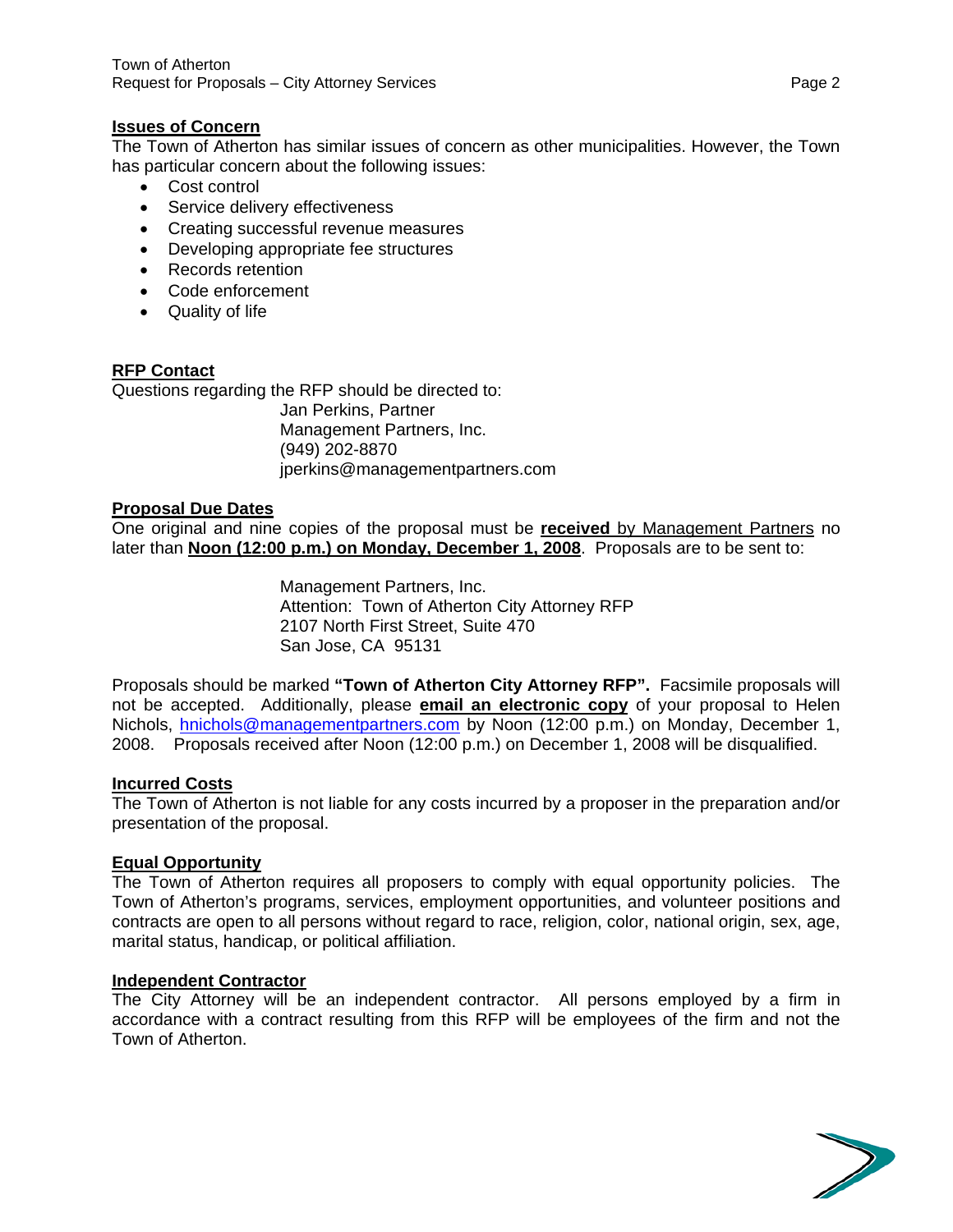### **Services To Be Provided**

The City Attorney is appointed by and reports to the City Council. The City Attorney is the chief legal counsel for the Town of Atherton and, as such, is responsible for advising on all legal matters.

The following are the primary responsibilities for the legal services the Town will require in a City Attorney:

- Advise the Council, Town Boards and Commissions, and all Town officials on municipal government legal matters including the Brown Act and parliamentary procedures for running meetings.
- Attend all City Council and Planning Commission meetings unless excused by the Mayor or Council. Attend other meetings as assigned by the City Manager or Mayor.
- Coordinate and manage the services and costs of all outside legal counsel.
- Provide legal advice to staff, upon request of the City Manager.
- Prepare and/or review all ordinances, resolutions, municipal contracts, joint powers agreements, and other agreements and contracts entered into by the Town.
- Research and submit legal opinions on municipal or other legal matters as requested by the City Council or City Manager.
- Provide written updates on new State or Federal legislation or judicial decisions impacting the Town and suggested action or changes in operations or procedures to assure compliance.
- Provide guidance on personnel matters, including employee disciplinary and grievance matters.
- Perform legal work pertaining to land use issues including but not limited to property acquisitions, property disposals, public improvements, easements, dedications and rightof-way vacations.
- Enforce Town codes, zoning regulations, and building standards through administrative and judicial actions.
- Assist in the preparation of Environmental Impact Reports.
- Attend staff meetings at the request of the City Manager (currently held weekly on Tuesdays).
- Hold office hours at Town Hall once a week for at least four (4) hours on a day to be set by the City Manager.
- Communicate with the press, when authorized to do so by the City Manager or Mayor regarding Town legal matters.
- Promptly return all calls and e-mails from the City Council and staff.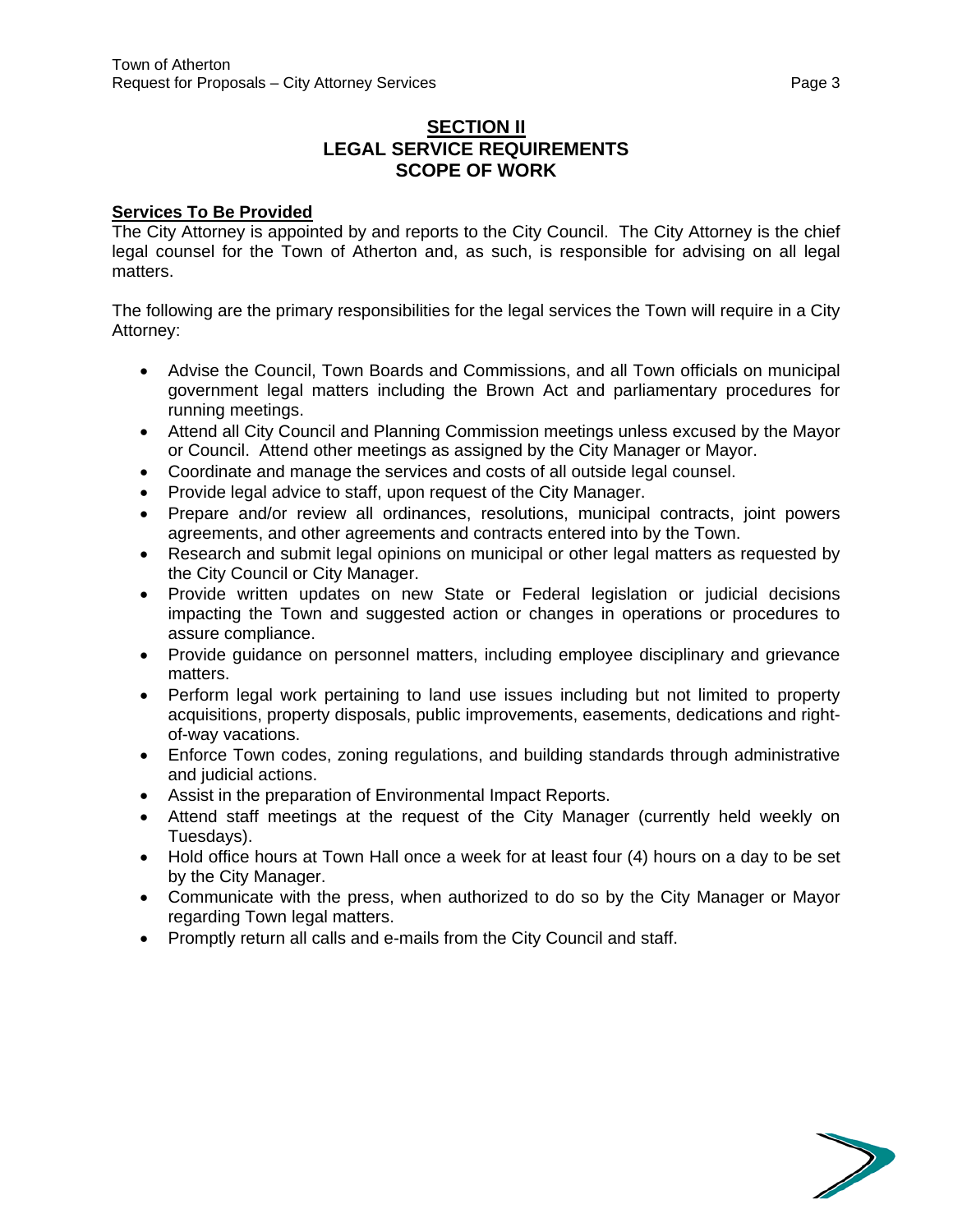### **SECTION III PROPOSAL FORM AND CONTENT**

### **Proposal Submittal**

All pages of the proposal must be numbered consecutively. The proposal shall not exceed fifteen (15) pages in length. Resumes and licenses shall not count against this page limit. The proposal must be organized in accordance with the list of proposal contents.

### **Proposal Form and Content**

Proposers must include the following items in their proposals addressing the scope of work in Section II. All items must fall within the maximum page count. Proposals and cost schedule shall be valid and binding for ninety (90) days following the proposal due date and will become part of the contract that is negotiated with the Town.

### A. Letter of Transmittal

Include a cover letter signed by a duly authorized representative of the firm. The cover letter must include name, address, telephone number and e-mail address of the proposer submitting the proposal. In addition, the name, title, address, telephone number, fax number and e-mail address of the person or persons to contact whom are authorized to represent the proposer and to whom correspondence should be directed should also be included. Additionally, the cover letter must include the following table containing the requested information:

| Name of proposed City<br>Attorney |    |
|-----------------------------------|----|
| Office address for proposed       |    |
| <b>City Attorney</b>              |    |
| Monthly retainer                  |    |
| Services included in monthly      |    |
| retainer                          |    |
| (Include estimated weekly         |    |
| office hours on-site in Atherton) |    |
| Hourly rates for services not     |    |
| included in retainer              |    |
| Areas of expertise within your    |    |
| firm                              |    |
| References (name,                 | 1. |
| municipality, phone, email)       | 2. |
|                                   | 3. |

#### B. Table of Contents

Include a clear identification of the submitted material by section and by page number.

#### C. Executive Summary

Introduce the proposal and summarize the key provisions of the proposal. Provide a statement describing why the proposer is qualified to perform this work, the name of the individual who would serve as City Attorney, and the proposed fees.

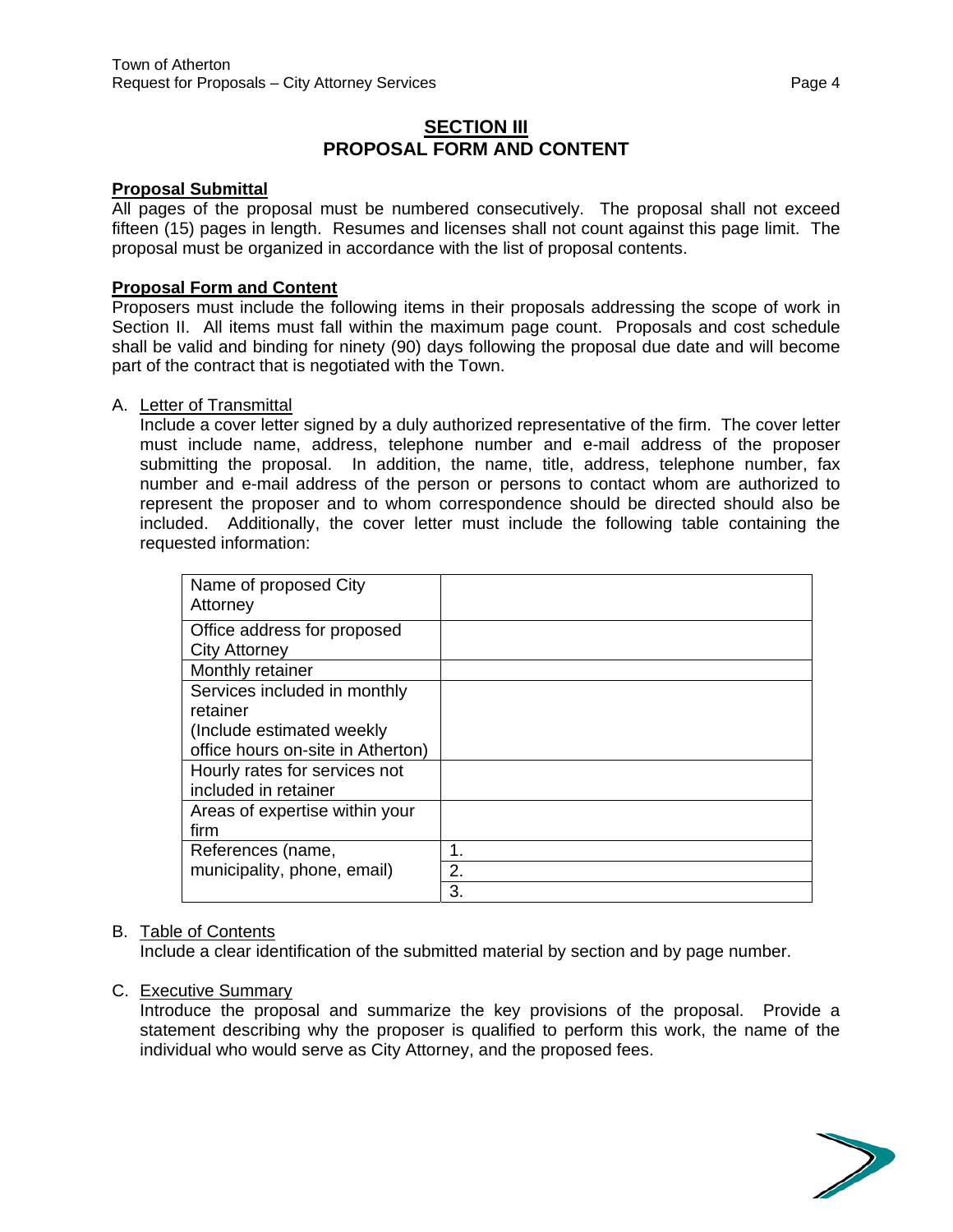D. Statement of Understanding

Include a detailed statement of understanding of the City Attorney services to be provided. If there are services listed in this RFP that the proposer will not be able to provide, describe those services in this section.

### E. Approach to Legal Services

Provide a response to each of the following items:

- 1. Describe your view of the role of the City Attorney.
- 2. Describe how you will keep the Town informed about the status of litigation and other legal matters.
- 3. Provide an example of a written communication (not to exceed 5 pages) to the governing body about a legal issue, in which options are explained and a recommendation is given.
- 4. Describe how you track and manage legal costs so that Town legal costs are held to a minimum. Please provide an example.
- 5. Describe how you would proactively advise the City Council about legal developments or issues of concern, without being asked.
- 6. Describe how as the City Attorney you would work with the City Manager and staff.
- 7. Describe how as the City Attorney you would work with the Mayor and City Council, and participate in City Council, Planning Commission, and other meetings. Would you describe your style of participation in such meetings as proactive or reactive?
- 8. How much over the retainer would you expect the Town of Atherton to spend engaging the services of your firm for litigation, special expertise, or other services?
- 9. How do you evaluate the costs/benefits of litigating or settling cases?
- 10. How would you evaluate whether to use an attorney within your law firm or an attorney from another firm to handle a case, provide expert advice, or provide other needed services? How will fees enter into your judgment of who to use in your role as City Attorney representing the interests of the Town of Atherton?
- 11. Describe the firm's practices regarding professional development, training, and keeping current in the law and legal matters affecting their clients.
- F. Background and Capacity
	- 1. Describe your firm's background and history; include number of years in business.
	- 2. Describe your firm's municipal legal services training, experience.
	- 3. Location of office(s) that would serve the Town of Atherton.
	- 4. Types of communications devices that would be used by the firm in communicating with the Town of Atherton (e.g., email, telephone, cell phones, voice mail, conference call numbers, websites, etc.)
	- 5. Staff services available (clerical support, paralegals, other non-attorney staff).
- G. Proposed Attorney(s)

Name the person whom you propose to designate as City Attorney, as Assistant City Attorney(s). Provide the following for each:

- 1. Certificates or licenses, including the date of admission to the State Bar of California;
- 2. Description of education (including name of educational institutions, degrees conferred, and year of each degree);
- 3. Professional background and professional associations;
- 4. Experience with and knowledge of the law relating to general law cities related to land use and planning, environmental law including the California Environmental Quality Act

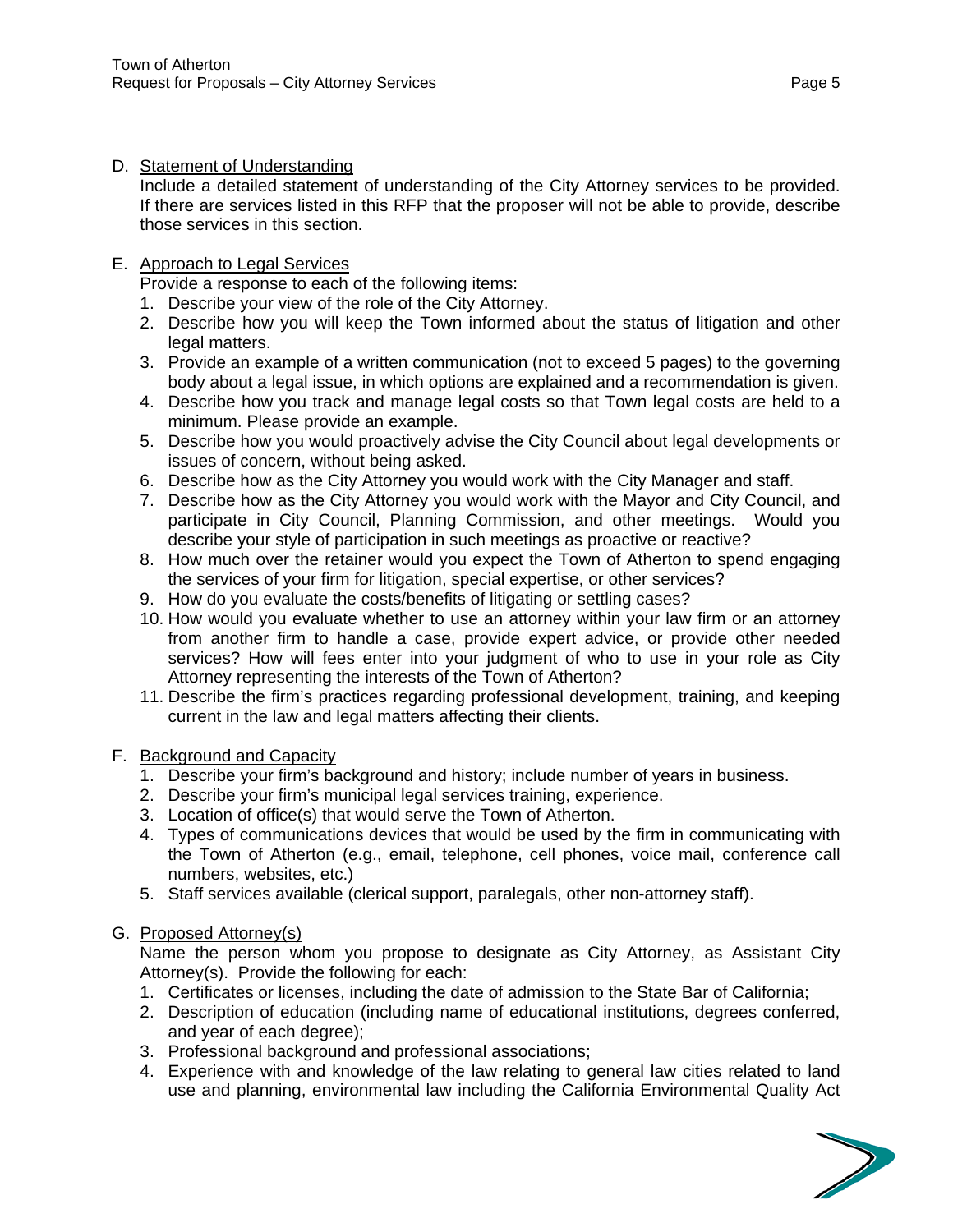Request for Proposals – City Attorney Services **Page 6** and the service Page 6

(CEQA), redevelopment law, general plans, code enforcements and other related areas of law, administrative law; labor relations/personnel law, and other areas of municipal law;

- 5. Expertise and training.
- H. Expertise of Other Attorneys to Assist the Town of Atherton
	- 1. Indicate the expertise your firm is able to provide the Town of Atherton (e.g., redevelopment, labor, etc.).
	- 2. Provide names and qualifications of attorneys in your firm which would be able to provide such legal services.
	- 3. If you are an individual proposing to provide City Attorney services, please indicate the attorneys you would expect to use on behalf of the Town of Atherton for specific areas of expertise.

### I. References

Provide contact information for three municipal clients for which services have been provided in the last three years, so reference checks can be conducted. Please include the contact person's name, municipality, phone, and email address.

### J. Clients/Potential Conflicts of Interest

- 1. List all public clients for whom your firm currently provides services under a fee for services basis or on a retainer basis. Indicate the services provided (e.g., City Attorney services, special legal expertise in specific disciplines, etc.). Identify any foreseeable or potential conflicts of interest that could result from such representation and the manner in which you would propose to resolve such conflicts.
- 2. For the person to be designated as City Attorney, list all public clients that person presently represents as city attorney or general counsel, along with the meeting dates and times for each governing body.
- 3. List all private clients that could potentially pose a conflict of interest with your representing the Town of Atherton.
- 4. Identify all situations in the last five years in which you have been adverse to public entities, either in litigation or administrative matters.

### K. Fee Schedule

The selected City Attorney will be required to provide services under a monthly retainer fee format for regular City Council meetings, special City Council meetings, weekly staff meetings, office hours on site at the Town of Atherton, communications with the Town of Atherton and legal work provided under the retainer. Routine travel expenses would be the responsibility of the law firm.

- 1. Please describe what is included in the retainer (including typical number of office hours on site each week).
- 2. Please provide an hourly rate for all of the individuals who may be working with the Town of Atherton from the firm. In addition, please provide a rate for special legal services.

Please provide the retainer fee and rates in a **table** format**.**

### L. Additional Information

Any other information that the proposer feels applicable to the evaluation of the proposal or of their qualification for accomplishing the legal services should be included in this section. You may use this section to address those aspects of your services that distinguish your firm from other firms.

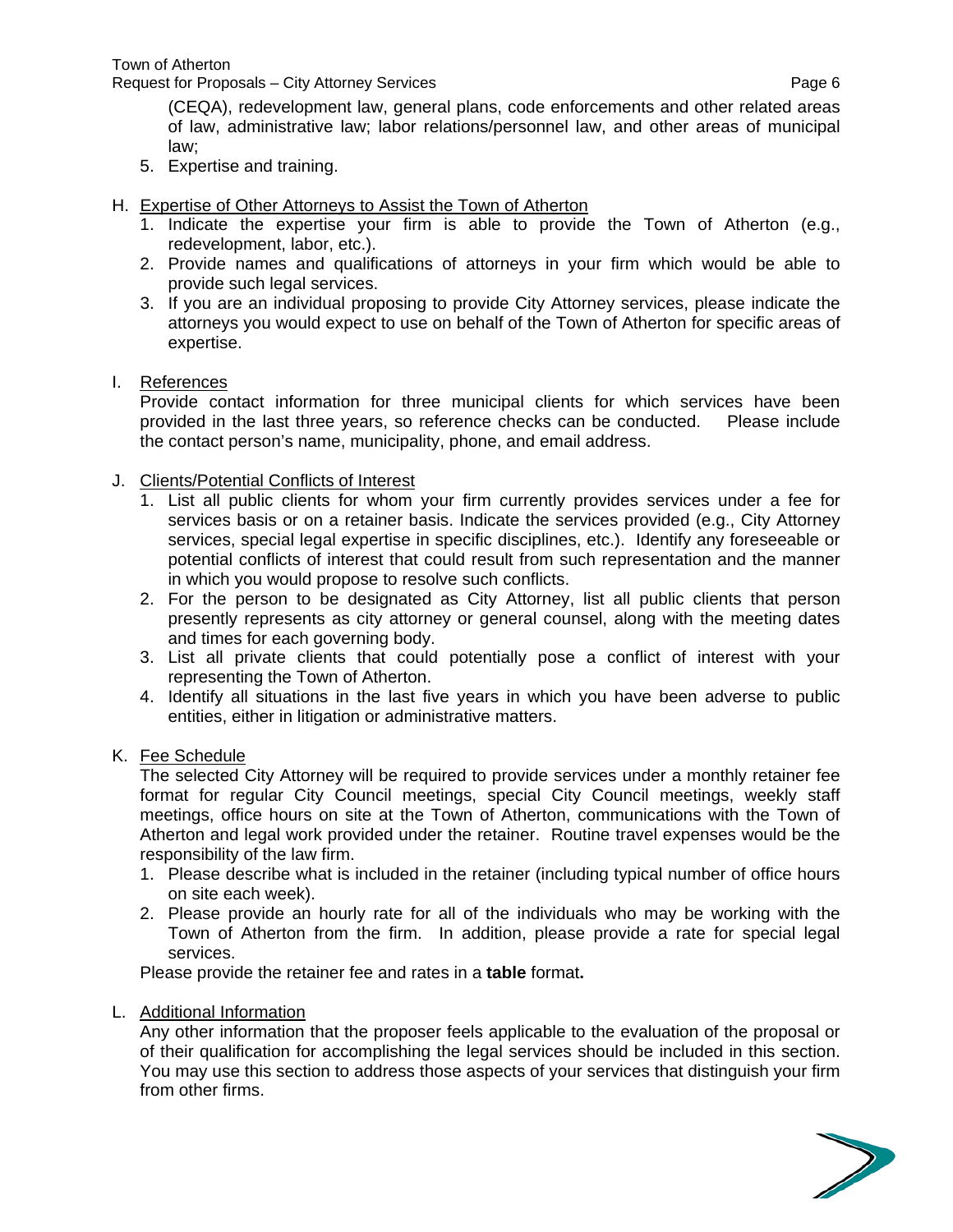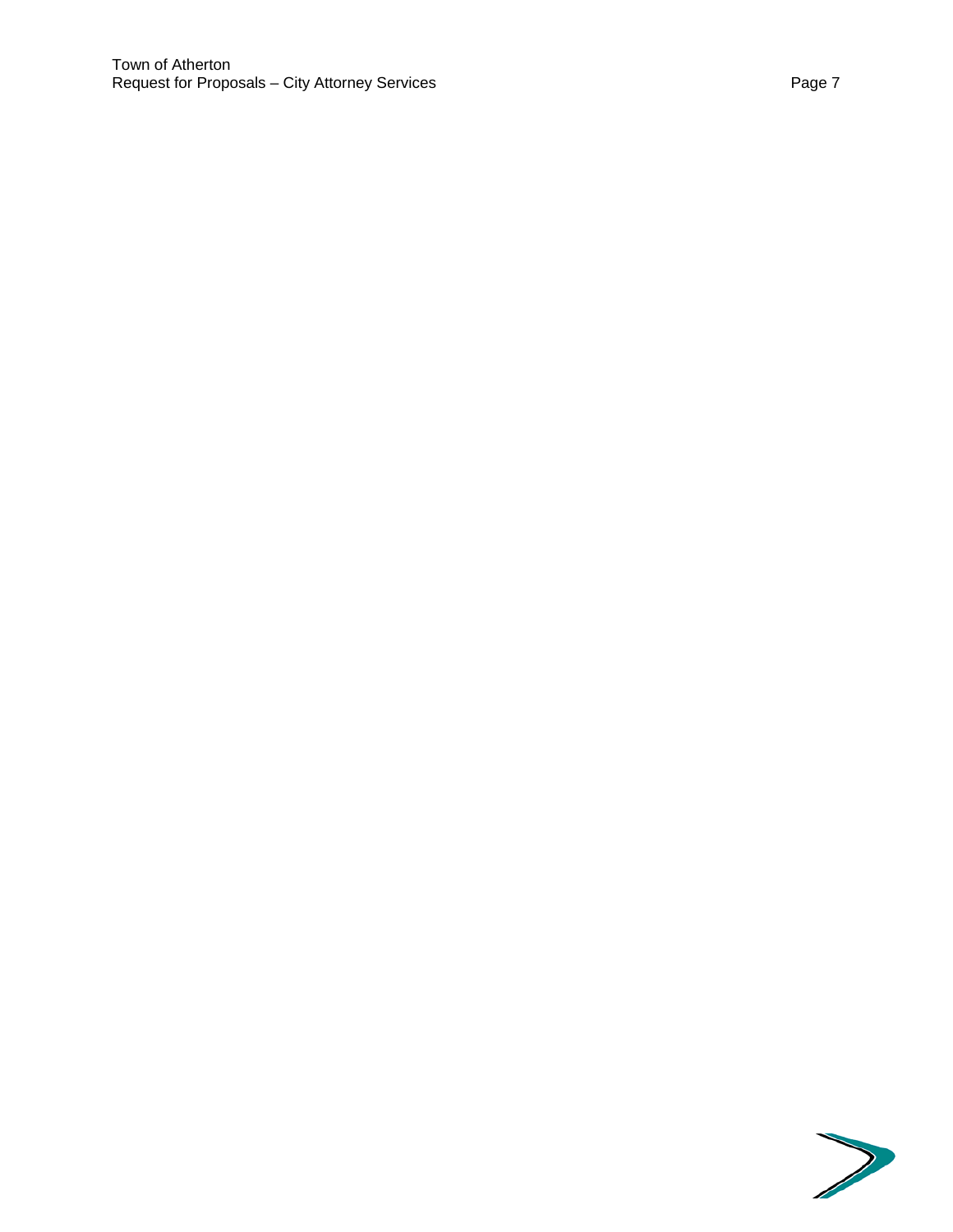### **SECTION IV EVALUATION/SELECTION PROCESS**

### **Evaluation Criteria**

The following information will be taken into consideration during the evaluation process:

- 1. Qualifications identified in the proposal.
- 2. Cost of providing services.
- 3. Complete and clear responses to items requested in the Proposal Form and Content Section.
- 4. Familiarity with laws and regulations governing California municipal governments and operating procedures relative to the conduct of Town business.
- 5. Demonstrated expertise in the following areas as it relates to municipalities:
	- a. Land use and zoning law
	- b. Building Code compliance law
	- c. Public construction law
	- d. Real estate law
	- e. Environmental law
	- f. Administrative law
	- g. Labor relations/personnel law
	- h. Laws pertaining to fees/taxes, including Proposition 218
	- i. Other relevant areas pertaining to municipal law
- 6. Adequate local availability, support staff, and range of services offered.
- 7. Demonstration of workload capacity and level of experience commensurate with the level of service required by the Town.
- 8. Professional reputation for providing high-quality services, ability to work cooperatively with City Council, City Manager, department directors and media.
- 9. Demonstrated sound judgment, integrity, and reliability as determined by references provided.
- 10. Results of interview(s) with the City Council.

#### **Clarifications**

The Town of Atherton reserves the right to seek clarification of each proposal submitted. The Town also reserves the right to require other evidence of technical, managerial, financial, or other abilities prior to selection.

#### **Interviews**

The Town of Atherton may invite one or more proposers to be interviewed by the City Council on January 13, 2009 (time to be determined).

#### **Method of Selection**

The City Council will review the submitted proposals. After review, the Council and its advisors will interview the finalists. The City Council will choose a finalist with whom to negotiate a contract and will make the final determination.

#### **Agreement**

A contract between the Town of Atherton and the selected individual or firm will define the extent of services to be rendered, method and amount of compensation. The contract will be executed upon City Council approval.

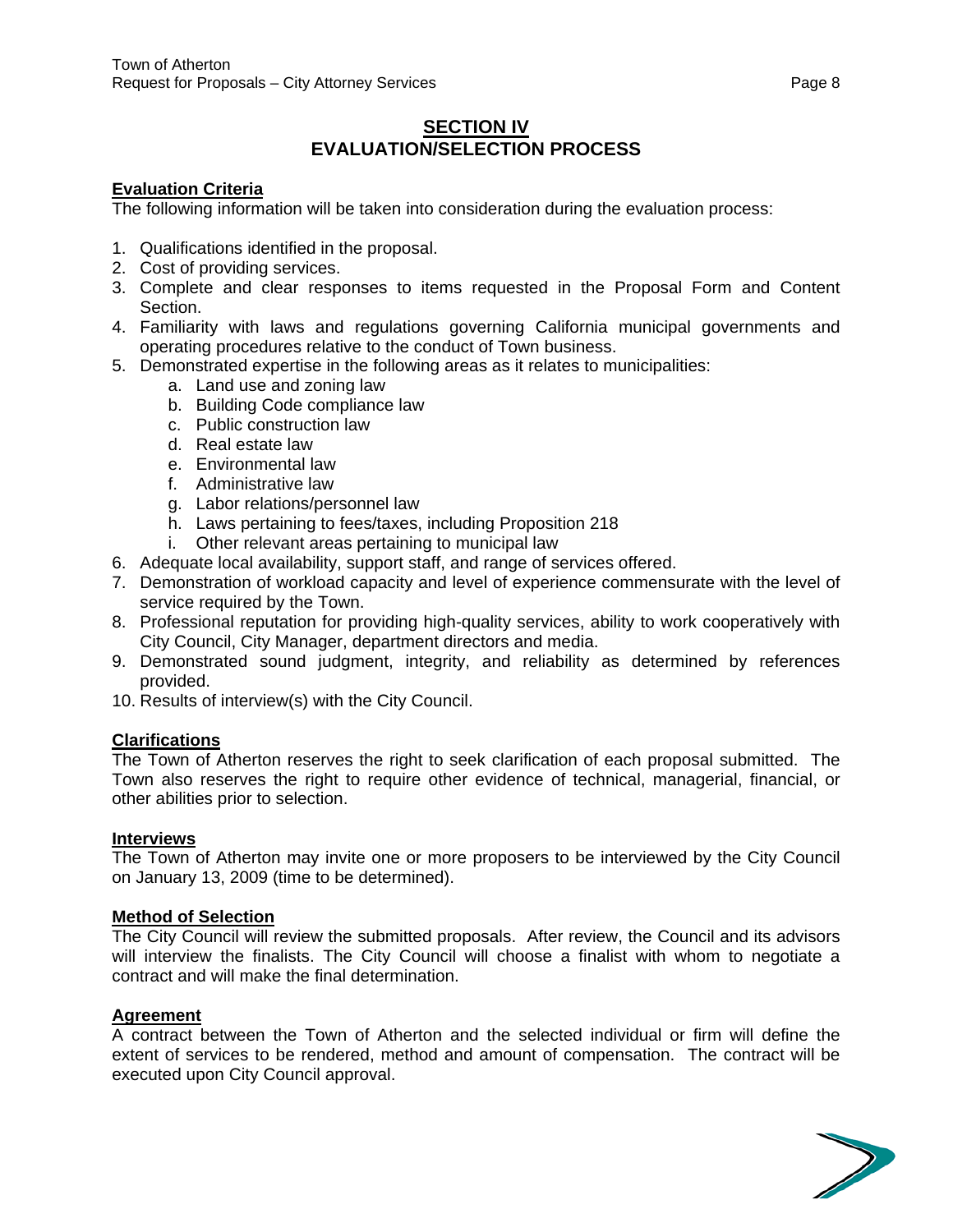

**Incorporated Jan. 20, 1948** 

# **CITY OF ORANGE COVE REQUEST FOR PROPOSALS CITY ATTORNEY**

**The City of Orange Cove is seeking proposals from qualified legal firms to provide services as the City Attorney on a contractual basis. An individual from the firm will be designated at the City Attorney, with other attorneys to be available as appropriate. This request for proposal includes background information, objective, scope of work, general provisions regarding services, submission requirements, and selection criteria. The City Attorney is selected by the City Council and works closely with the City Manager and other City staff.** 

### **Submittal Guidelines**

**Law firms or individuals interested in submitting proposals for City Attorney shall submit six complete copies of the proposal, with a proposed contractual agreement, in a sealed envelope bearing the caption "City of Orange Cove – City Attorney Proposal." The envelope shall be address to:** 

> **Alan J. Bengyel, City Manager City of Orange Cove 633 Sixth Street Orange Cove, CA 93646**

**Proposals may be submitted in person at the City Manager's office or by mail, but must be received in the City Manager's office by 4:00 p.m. on Friday, March 26, 2010. Late proposals will not be considered. All proposals will be deemed confidential and will be retained by the City of Orange Cove.** 

**The City Council reserves the right to reject all proposals, to request additional information concerning any proposal for purposes of clarification, to accept or negotiate any modification to any proposal following the deadline for receipt of all**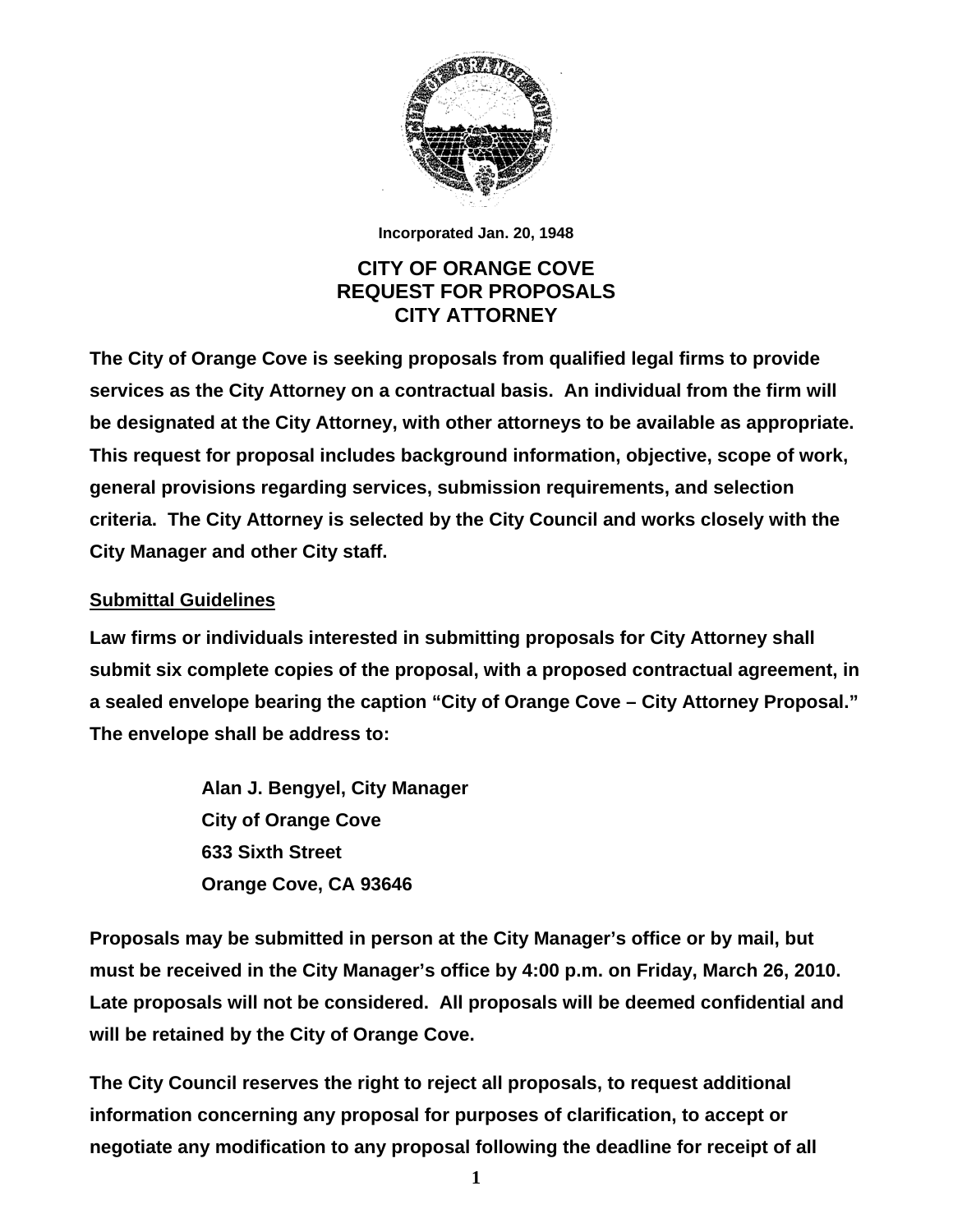**proposals, and to waive any irregularities if such would serve the best interests of the City as determined by the City Council.** 

**All inquiries regarding the Request for Proposals and current legal services of the City should be directed to Alan J. Bengyel, City Manager, at the above address or by telephone at 559-626-4488 Ext #215, or email at [ctvmgr@cityoforangecove.com](mailto:ctvmgr@cityoforangecove.com).** 

### **Background**

**Orange Cove is a general law city located in Fresno County, approximately 39 miles southeast of Fresno County. The City encompasses approximately 4 square miles and has a population of approximately 11,000.** 

**Orange Cove was incorporated in 1948. The City operates under the council-manager form of government and is a general law municipality. The City Council consists of five members, each elected at large for four year overlapping terms. The position of Mayor is currently a direct elected position. However, the June 2010 ballot measure could change that. The City has a variety of commissions and committees. The City Manager, who is appointed by the City Council, is responsible for the day-to-day operation of the City. The City attorney is also appointed by the City Council.** 

**Orange Cove provides basic governmental services including police, public works, parks and recreation, planning, building inspection, economic development, wastewater collection and treatment, water distribution, finance and internal management support functions. The City has a volunteer fire department and is served by the Orange Cove Fire Protection District. The City has a current General Fund budget of 3 million and 32 full-time employees.** 

**Current issues relative to the City Attorney include a recently re-establishment of Police Department, and recent elimination of Contractual Public Safety County Contract. Active litigations currently relate to zoning and construction issues and former employee issues.** 

**The City belongs to risk management pool (San Joaquin Risk Management Authority Services) comprised of numerous cities in the region. Attorneys qualified by the pool handle lawsuits and claims involving potential city liability through the risk management pool.** 

### **Requested Information**

**2**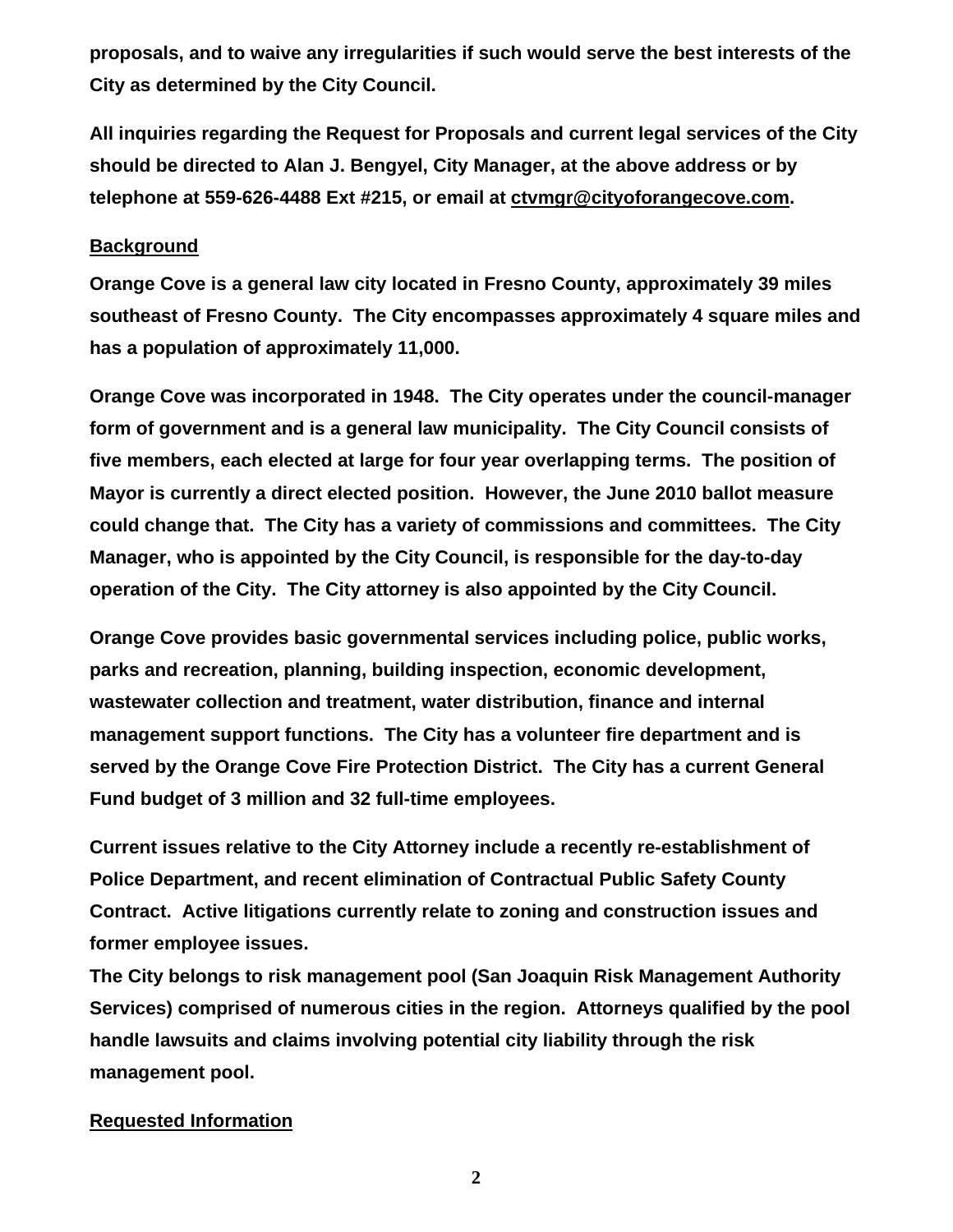**The proposal must provide specific and succinct answers to all questions and requests for information. Indirect, imprecise, or incomplete responses can serve only to the disadvantage of the applicant. Submission of individual resumes is optional but encouraged, although alone will not be considered responsive to any specific questions.** 

- **1. Please describe the nature of your practice or your law firm's practice and your qualifications for providing city attorney series for the City. Please provide a professional chronology of the individual who will be designated to serve as city attorney as well as others who you anticipate will be involved in providing legal services to the City.**
- **2. Please provide the overall capabilities, qualifications, training and areas of expertise for each of the principals, partners and associates of the law firm, including the length of employment for each person and his/her area of specialization.**
- **3. For the person whom you propose to designate as city attorney, and for each person you propose to designate as a deputy or back-up, please provide the following:** 
	- **Legal training and years of practice (including date of admission to the California Bar). Years of municipal or other local public sector law practice as a full-time local government attorney and/or in a private law office specializing in local government.**
	- **Knowledge of, and experience with, California Municipal Law or other public sector experience.**
	- **Types of clientele represented and years representing each.**
	- **Litigation experience and demonstration of a good court track record. Cite examples. Knowledge and practice of law relating to land use and planning, environmental law including the California Environmental Quality Act (CEQA), risk management, general plan, real estate, wastewater regulations and other related law.**
	- **Experience in the area of contracts and franchises.**
	- **Experience in the area of personnel, disability law rights and obligation, workers' compensation, employee relations and negotiations and employee discrimination claims.**

**3**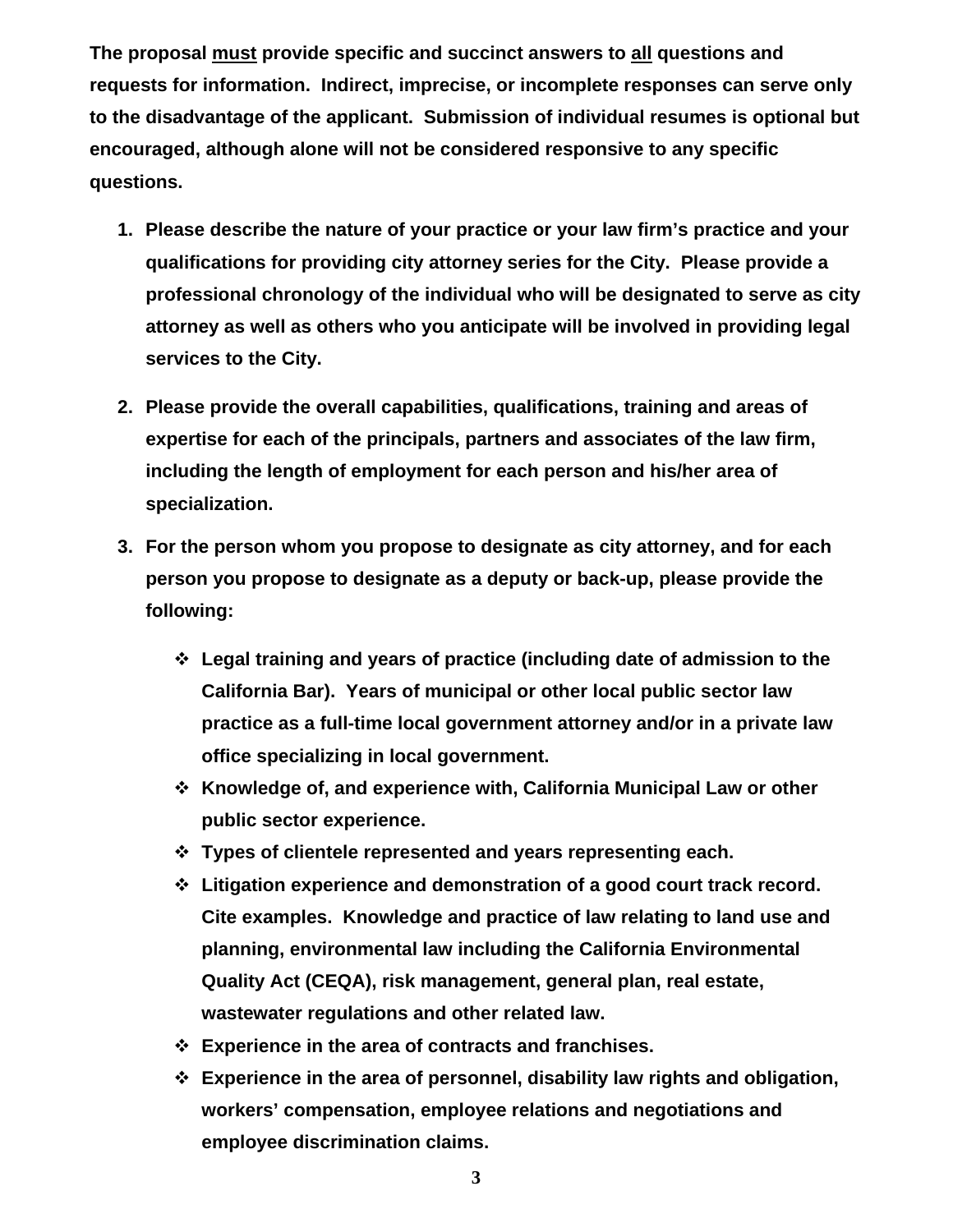- **Experience in the preparation and review of ordinance and resolutions.**
- **Experiences in the area of the Public Records Act, the Brown Act and Conflict of Interest Laws and regulations.**
- **Intended office location and accessibility to the City.**
- **Scholastic honors and professional affiliations.**
- **If the firm/individual, or any of the attorneys employed by the firm, have ever been sued by cities of other clients for malpractice, been the subject of complaints filed with the State Bar, or had discipline imposed by the State Bar, please provide information on the nature of the incident, the dates of which the matter began and was concluded, and the results of the situation.**
- **4. Describe the staffing of your office, including all permanent and temporary employees and their general duties and working schedules. Include any staffing changes you would propose should you be awarded the contract to provide city attorney services for the City.**
- **5. Describe how you would structure the working relationship between City Attorney and the City Council, City Manager, Department Heads and other members of staff.**
- **6. Define the standard time frames for response by the City Attorney to direction and/or inquiry from the City Council or City Manager.**
- **7. Describe the systems or mechanisms that would be established for monthly reporting of the status of projects, requests and litigation.**
- **8. Describe the computer resources currently utilized within your office. The City presently utilizes Microsoft Word for Windows word-processing software and compatibility with Microsoft Word is necessary. The City also utilized Microsoft Excel, Microsoft Access, and Microsoft Office Outlook. The City will also require the City Attorney's office maintain electronic mail services such that mail and files can be transmitted between City staff and the City Attorney.**

### **Current Clients/Conflict of Interest**

**1. Please list all current or former clients residing in, having an interest in a business or owning an interest in property within the City of Orange Cove within the past three years.**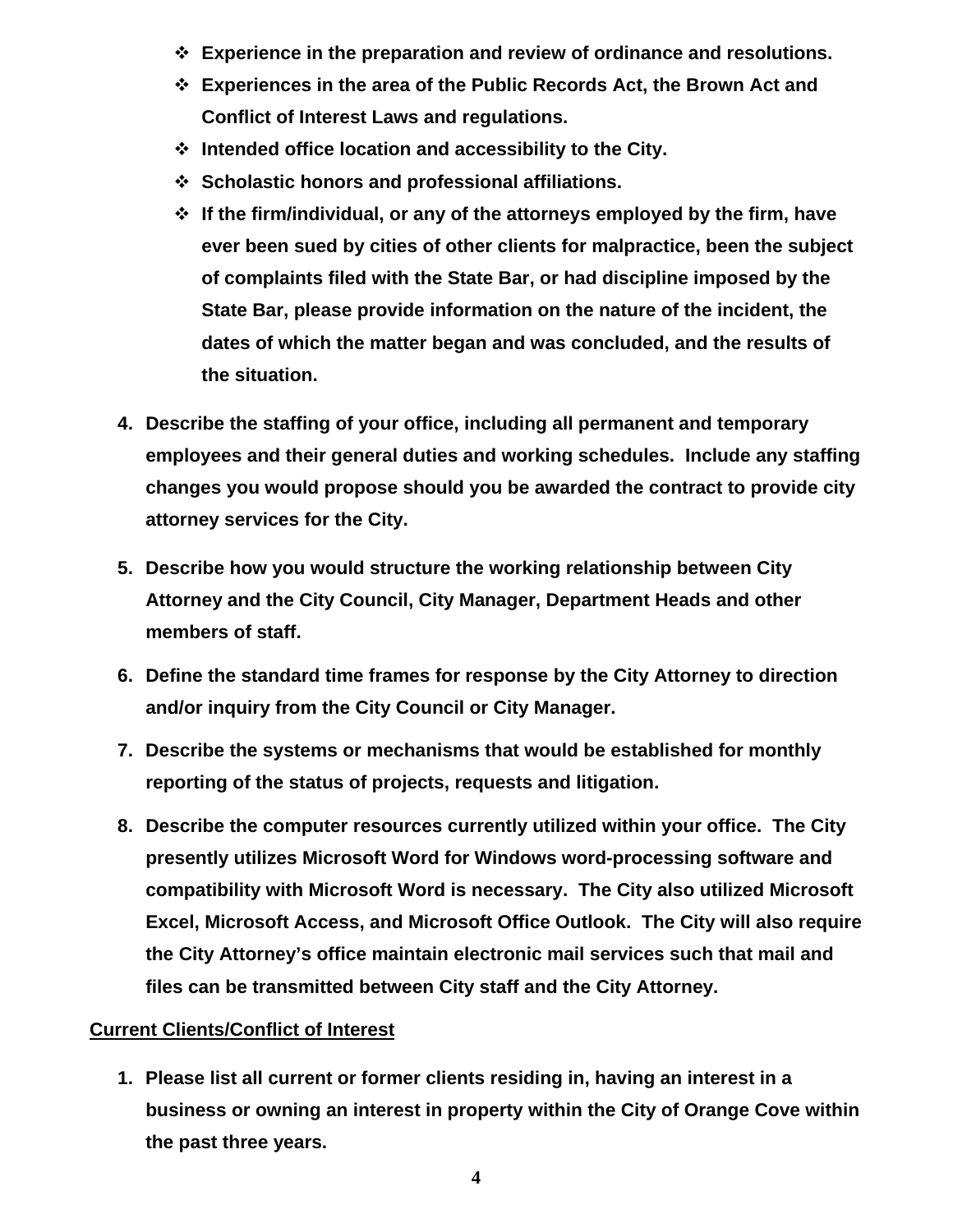- **2. Please list all public clients for which you or your firm currently provides services under a fee for services basis or on a retainer basis. Please identify any foreseeable or potential conflicts of interest which could result from such representation and the manner in which you would propose to resolve such conflicts.**
- **3. For the person to be designated as City Attorney, please list all public clients that person presently presents as city attorney or general counsel. Please list the meeting dates and times for the city council or governing body of these clients.**

# **Compensation and Reimbursement**

**The present City Attorney provides services under a monthly retainer with additional services provided at an hourly rate.** 

**Please describe how the firm intends to provide legal services, either on a flat-rate monthly retainer (state the amount of the requested retainer), or on a different basis. Basic services, for the purpose of this proposal, shall include those legal services generally understood within the field of municipal law to fall within the category of "general counsel:" work, and shall include, but not necessarily be limited to, the following:** 

- **Routine legal advice, telephone and personal consultations with the City Council and City staff.**
- **Assistance the preparation and review of ordinances, resolutions, agreements, contracts, forms, notices, certificates, deeds and other documents required by the City.**
- **Attendance at all City Council regular and special meetings (regular meetings are held on the second and fourth Wednesday of each month beginning at 6:30 p.m.**
- **Attendance at other board, commission and committee meetings as required (Planning Commission meets on the 2nd Tuesday of each month and may require attendance from time to time).**
- **Attendance at staff meetings and meetings with City staff as needed.**
- **The rendering of legal advice and opinions concerning legal matters that affect the City.**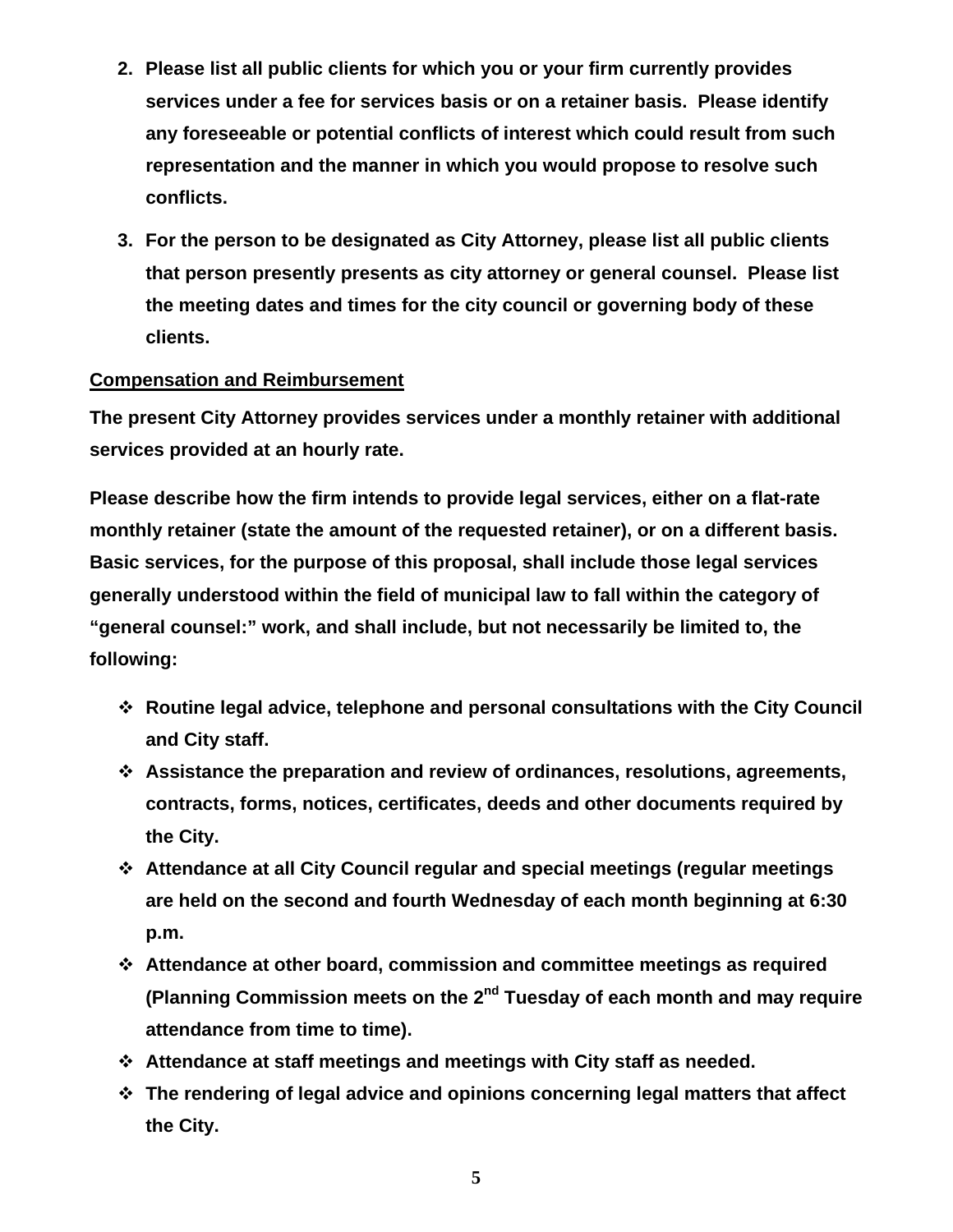- **The handling of City personnel matters, including employee disciplinary and grievance matters.**
- **Legal work pertaining to property acquisitions, property disposals, public improvements, easement dedications, right-of-way abandonments.**
- **Enforcement of City codes, zoning regulations and building standards through administrative and judicial actions.**
- **The monitoring of pending and current state and federal legislation and court decisions as appropriate.**
- **The coordination of outside legal counsel as needed as directed by the City Council and City Manager.**

**Please define what type of work you would consider to be extra or specialized work which would be billed in addition to basic services. Please state the hourly rates for the designated city attorney and associates for such specialized services.** 

**If hourly rate billing is preferred, please state the hourly rates for the designated city attorney and associates for general work and for special services such as litigation, if such services will be billed at a different hourly rate.** 

**Please define the type and unit rates for reimbursement for expenses such as mileage, reproduction of documents, faxed documents and word reprocessing charges.** 

# **Professional References**

**Please provide three professional references for the individual designated as city attorney. Please include for each reference and address and work telephone number.** 

# **Evaluation and Selection Process**

**All proposals must be received at the City Manager's office by 4:00 p.m. on Friday, March 26, 2010. Proposals will be screened and the top candidates will be selected by the City Council and City Manager. The qualifications for the top candidates will be verified and references will be checked. In reviewing the proposals, the City will carefully weigh:** 

**a) Depth and breadth of experience and expertise in the practice of law, most specifically in those areas most often encountered in municipal government operations;**